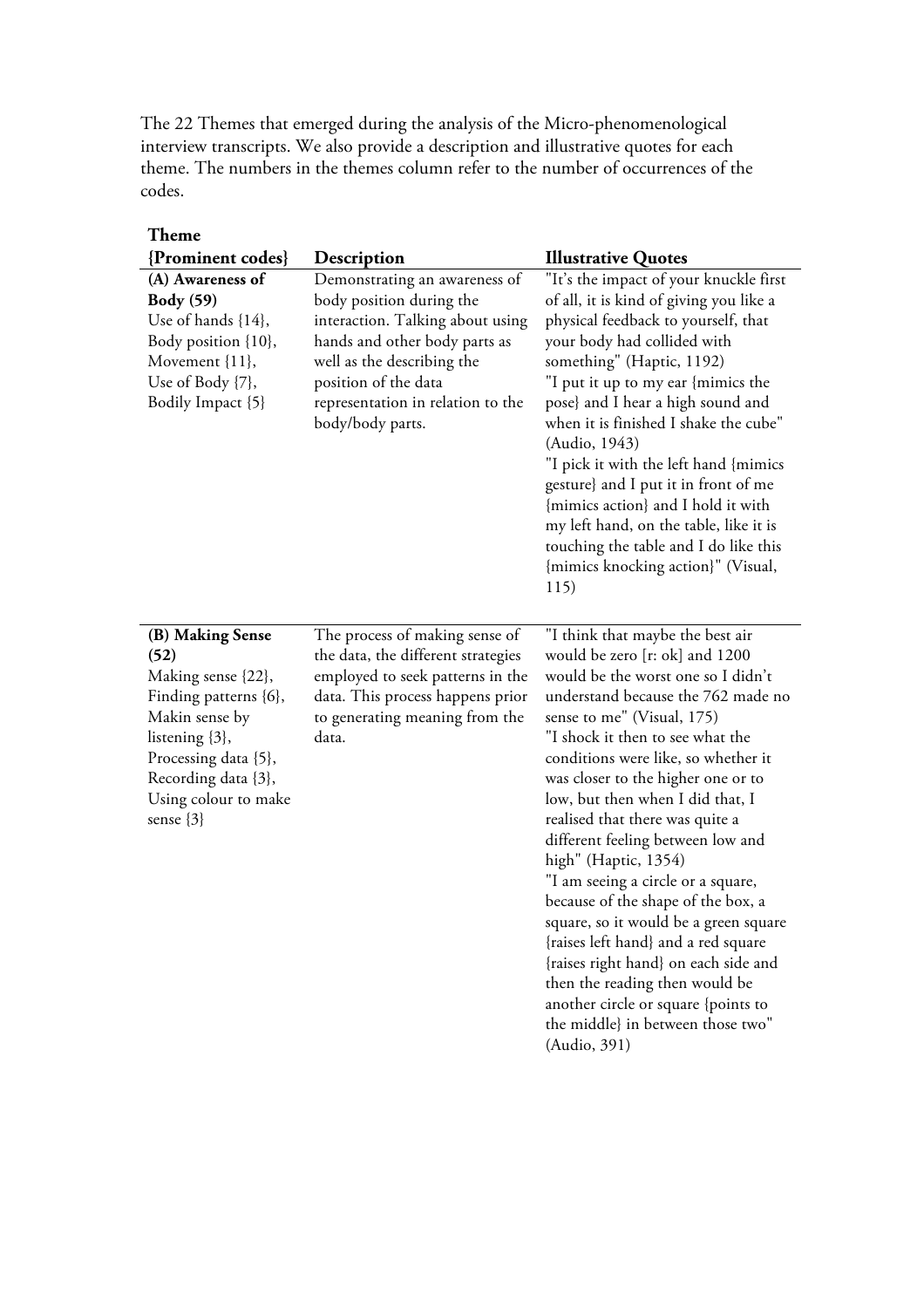| (C) Meaning Making<br>(43)<br>Making meaning<br>$\{20\},\$<br>Generating insight<br>${4},$<br>Judging {3},<br>Understanding the<br>data $\{5\}$                                                         | This process starts once her/she<br>has made sense of the data.<br>Generation of insight or<br>understanding the data. It<br>typically involves talking about<br>consequence, reason or affect.                                                                                                      | "yea it starts to vibrate really badly [r:<br>ok] I remember thinking at this time<br>that that smoke must be fair bad for<br>you, the vibrations were so loud"<br>(Haptic, 624)<br>"I hear the sound is low, or similar to<br>the low sound, so I was happy then,<br>so I said it was good oxygen levels<br>inside or no carbon dioxide" (Audio,<br>869)<br>"I shook it again I think it was like<br>520 something or 22 or maybe I was<br>thinking that was kind of low then"<br>(Visual, 1785)                                                                                                                                                                                                                                                                                                                                                                                                                  |
|---------------------------------------------------------------------------------------------------------------------------------------------------------------------------------------------------------|------------------------------------------------------------------------------------------------------------------------------------------------------------------------------------------------------------------------------------------------------------------------------------------------------|--------------------------------------------------------------------------------------------------------------------------------------------------------------------------------------------------------------------------------------------------------------------------------------------------------------------------------------------------------------------------------------------------------------------------------------------------------------------------------------------------------------------------------------------------------------------------------------------------------------------------------------------------------------------------------------------------------------------------------------------------------------------------------------------------------------------------------------------------------------------------------------------------------------------|
| (E) Using Spatial<br>Cues $(35)$<br>Spatial Cues {19},<br>Reasoning about space<br>${6},$<br>Translating modalities<br>${6},$<br>Spatial cues disappears<br>$\{3\},\$<br>Using proximimity<br>$\{3\},\$ | Using spatial cues to help make<br>sense or generate meaning from<br>the data. These are always<br>mental cues or props, which are<br>perceived in 3D-space and may<br>be in the form of abstract<br>shapes, e.g. circle, cube etc. or<br>real-world objects e.g. weighing<br>scales, barometer etc. | "basically it's a line, being the lowest<br>{raises his left hand} and the highest<br>{raises right hand} and the box is<br>giving the auditory reading between<br>them" (Audio, 353)<br>"it is like a line, high is here {points<br>left} and low is here {points right}<br>and them I am saying is it up closer<br>to high or is it closer to low {moves<br>hands left then right}" (Haptic,<br>1378)<br>"I suppose visually, mentally kind of<br>thinking, about where it would fall<br>between the two {2 sec pause} am the<br>two numbers and I am placing it<br>closer to the, like I am associating it<br>down at this end {moves both hands<br>to the left} with 400 than I am with<br>1200" (Visual, 1798)<br>" I have already placed them {holds<br>two hands up (left and right)} I have<br>already given them their positions, so<br>I fell comfortable enough where they<br>are and I use them as the |

foundations" (Audio, 449)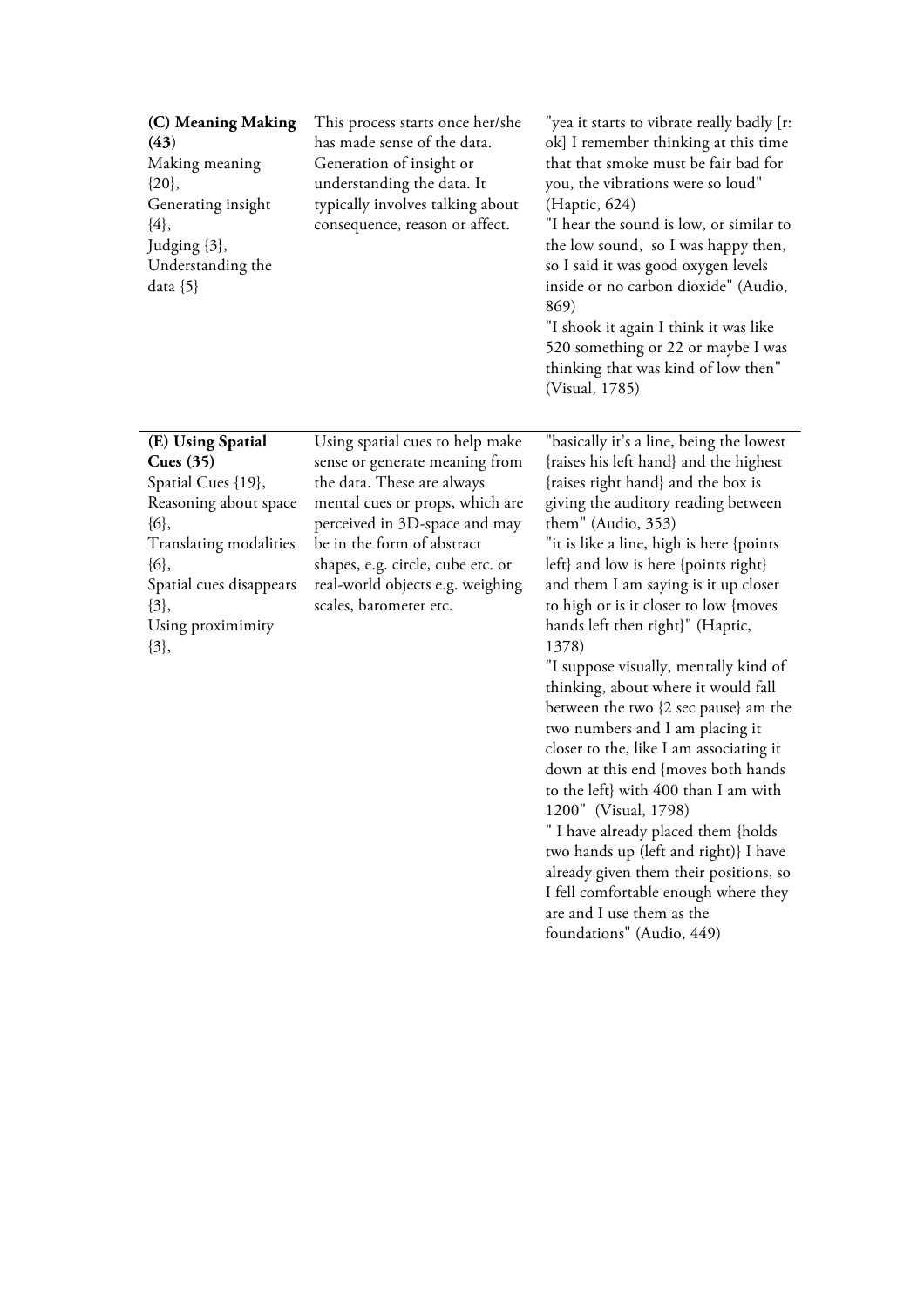| (F) Visual Cues (21)<br>Useof visual cue {10},<br>Using text $\{2\}$ ,<br>Swapping modalities<br>${3}$<br>Visual Interface {2}                    | Using visual cues to help make<br>sense or generate meaning from<br>the data. A mental process that<br>involves associating visual<br>variables such as colour, text,<br>2D shapes etc. with data points | "I visualize, with audio feedback I<br>am visualizing a frequency {points<br>finger into space} so a peak, I am<br>imagining a high peak {draws a peak<br>with his finger} for a high sound and<br>a lower more rounded waveform for<br>a lower sound" (Audio, 1577)<br>"it just happens, I suppose<br>subliminally or subconsciously that,<br>there is no visual interface only when<br>I go to compare it, it becomes visual"<br>(Audio, 1593)<br>"its just like a line, like I would<br>replay like, whenever the real-time<br>would go I would automatically<br>think of the one that it is closest<br>tolike I see that as being closer on<br>the line to the high than the low"<br>(Haptic, 1443) |
|---------------------------------------------------------------------------------------------------------------------------------------------------|----------------------------------------------------------------------------------------------------------------------------------------------------------------------------------------------------------|---------------------------------------------------------------------------------------------------------------------------------------------------------------------------------------------------------------------------------------------------------------------------------------------------------------------------------------------------------------------------------------------------------------------------------------------------------------------------------------------------------------------------------------------------------------------------------------------------------------------------------------------------------------------------------------------------------|
| (C) Comparing Data<br>(19)<br>Comparing {12},<br>Comparing in mind<br>$\{3\},\$<br>Comparing sounds<br>$\{2\},\$<br>Comparing modalities<br>${2}$ | Comparing one data with<br>another. Recalling memories<br>while simultaneously perceiving<br>live data.                                                                                                  | "I have a feeling stored in my mind<br>and I recall that when I want to<br>compare it" (Haptic, 701)<br>"I knocked on the low it made that<br>high pitch sound [r: ok] and then I<br>do it again to hear the low, I wanted<br>to make sure I knew the difference<br>between the two" (Audio, 821)<br>"I was comparing with the morning<br>time and the afternoon time"<br>(Visual, 2218)                                                                                                                                                                                                                                                                                                                |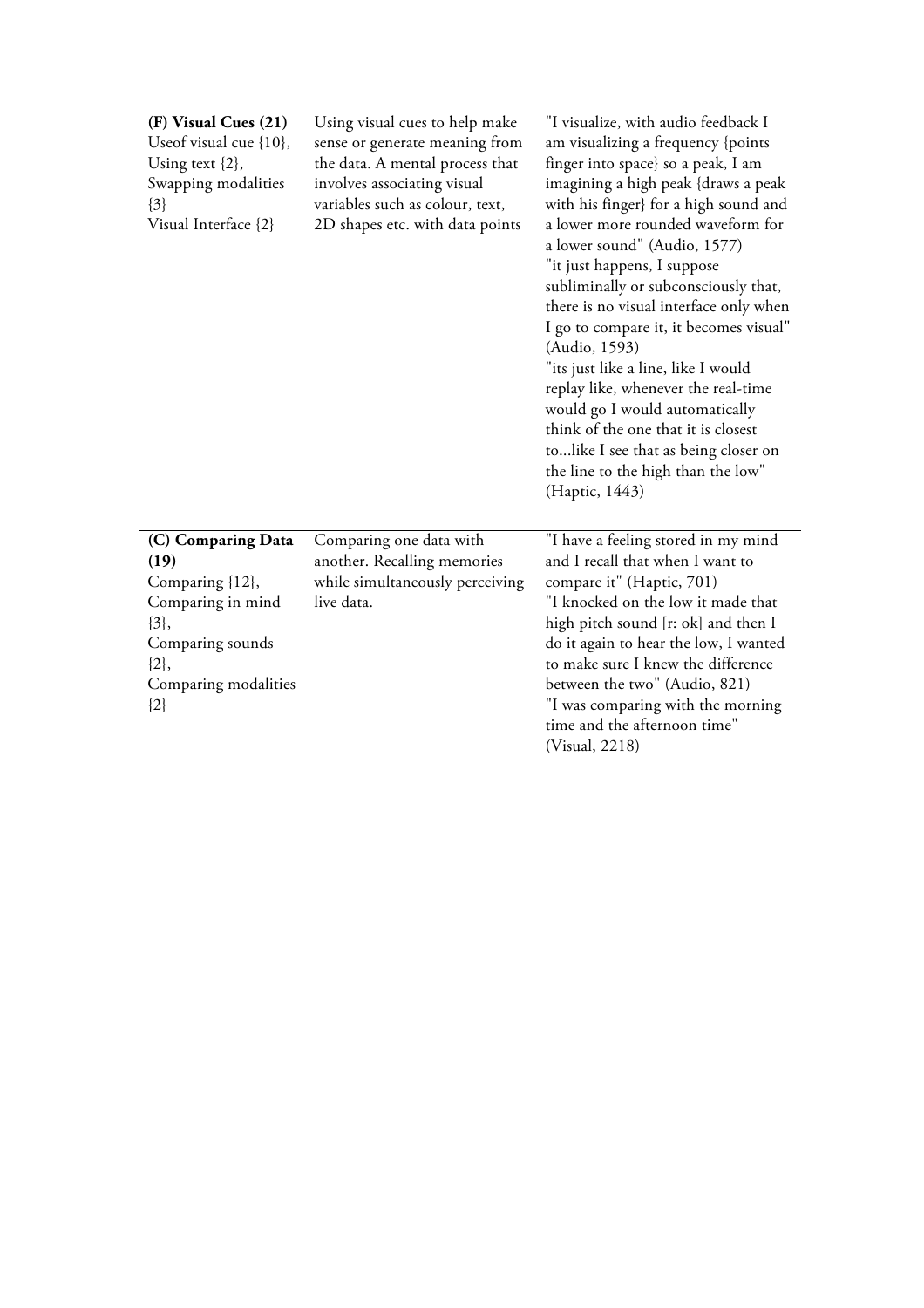| (G) Aware of<br><b>Technology</b> (19)<br>Checking operations<br>${4},$<br>Confirming<br>functionality {4},<br>Exploring<br>functionality {3},<br>Aware of malfunction<br>$\{2\},\$<br>Exploring the object<br>${2}$ | Awareness of the technology<br>that drives the data<br>representation. Making<br>reference to the functionality or<br>being distracted by<br>malfunction.                | "I think I might of knocked on it too<br>hard because it think I triggered the<br>high feedback" (Audio, 1522)<br>"I am not using it I am just checking<br>it" (Haptic, 613)<br>"I wanted to see if it would go off<br>without knocking" (Audio, 823)                                                                                                       |
|----------------------------------------------------------------------------------------------------------------------------------------------------------------------------------------------------------------------|--------------------------------------------------------------------------------------------------------------------------------------------------------------------------|-------------------------------------------------------------------------------------------------------------------------------------------------------------------------------------------------------------------------------------------------------------------------------------------------------------------------------------------------------------|
| (H) Confusion (18)<br>Confusion {15},<br>Difficulity {2}                                                                                                                                                             | A feeling of completion and<br>fulfilment, which may also<br>involve as sense of achievement.                                                                            | "I think that maybe the best air<br>would be zero [r: ok] and 1200<br>would be the worst one so I didn't<br>understand because the 762 made no<br>sense to me" (Visual, 183)<br>"I remember it was like a 500 when I<br>shook it and then it was like 762 and<br>I was just like 'I am doing this<br>wrong' I don't know what I am<br>doing" (Visual, 48)   |
| $(I)$ Fullfillment $(17)$<br>Fullfilled {6},<br>Satisfied {6},<br>Complete {2}                                                                                                                                       | A feeling of completion and<br>fulfilment, which may also<br>involve as sense of achievement.                                                                            | "I knew then that I had got it, I<br>knew that the readings were right<br>and the air was bad so I left it at<br>that" (Haptic, 764)<br>"when you have gone over it three or<br>four times or whatever it keeps<br>repeating in your mind, you kind of,<br>you have taking what you can from it<br>so there is no more you can get from<br>it" (Audio, 470) |
| $(J)$ Recall $(16)$<br>Recalling Sounds {7},<br>Recalling data {3},<br>Recalling feelings {2}                                                                                                                        | Recalling memories of past data<br>to compare the real-time values<br>with. The process used to recall<br>depends on the type of<br>representational modality in<br>use. | "just trying to remember what high<br>is sounding like so trying to replay<br>that in my head {swirls finger in the<br>air} and trying to compare it to the<br>one that is actually playing at the<br>same time" (Haptic, 1407)<br>"I were to think about them again,<br>like the low or the high I would<br>recall the sounds again" (Audio, 455)          |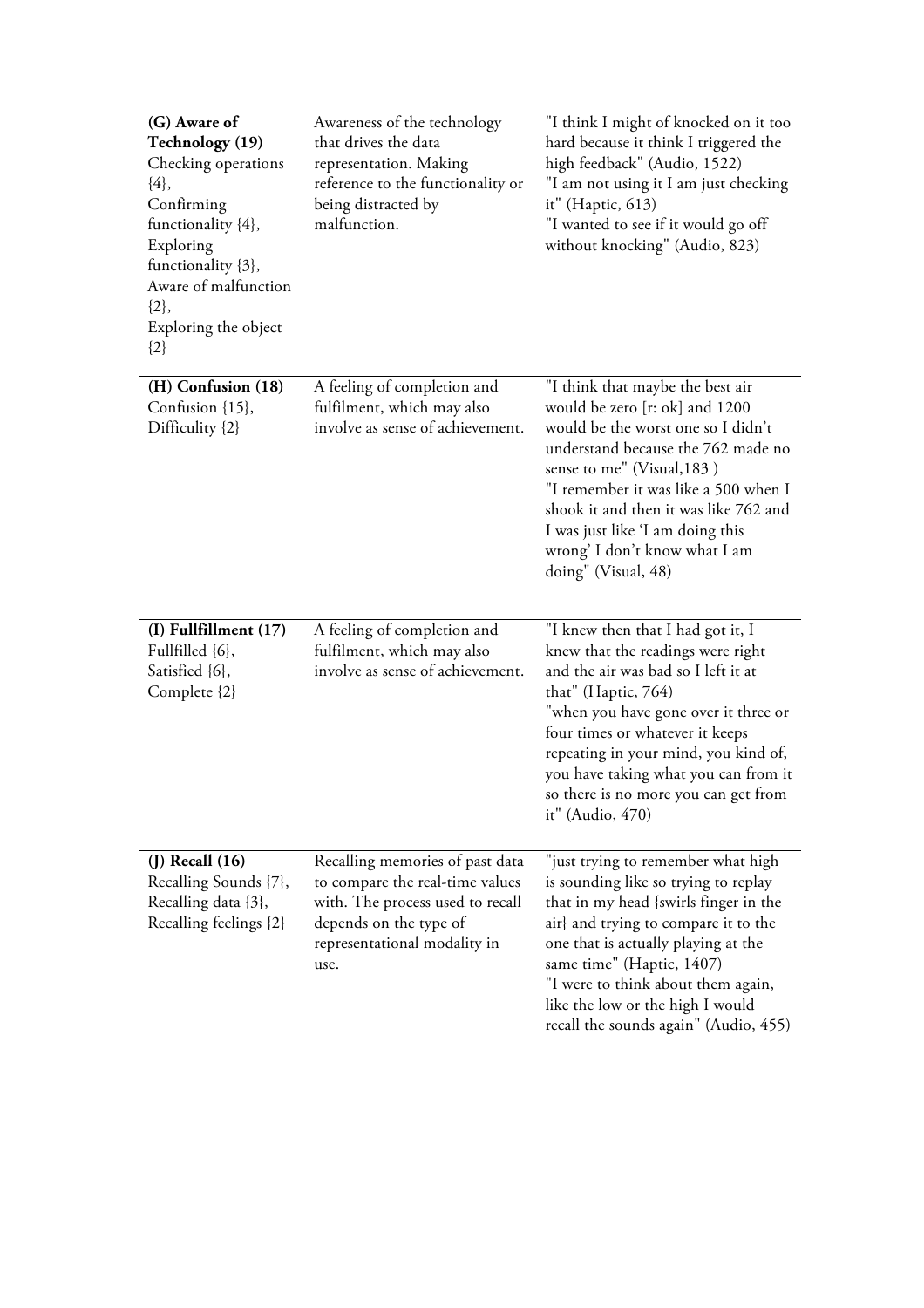| (K) Inner Reasoning<br>(14)<br>Inner thoughts {2},<br>Voice of reason {2},<br>Feelings {2}                                                                       | Cognitive processes used to<br>reason about making sense or<br>meaning from the data.                                                                                                      | " I have two sounds, one that is<br>playing here {points to his ear} and<br>the other is in my mind, I have a<br>copy of that stored so I just recall it<br>when I hear the new sound" (Audio,<br>2001)<br>"I am shaking and it is playing the<br>sound I am comparing it to the<br>sound in my head" (Haptic, 1424)                                                                                                |
|------------------------------------------------------------------------------------------------------------------------------------------------------------------|--------------------------------------------------------------------------------------------------------------------------------------------------------------------------------------------|---------------------------------------------------------------------------------------------------------------------------------------------------------------------------------------------------------------------------------------------------------------------------------------------------------------------------------------------------------------------------------------------------------------------|
| (L) Memorising (14)<br>Storing {6},<br>Memory {4}<br>Remembering {2}                                                                                             | Remembering or memorizing<br>data, which may need to be<br>recalled in the future.                                                                                                         | "The next step is to take that [sound]<br>in and give that a place in my mind,<br>to use it to compare with the high"<br>(Audio, 322)<br>"I suppose it was harder to remember<br>what it felt like at high than what it<br>sounded like at high" (Haptic, 1407)                                                                                                                                                     |
| (M) Using Previous<br>Knowledge (13)<br>Using past events $\{4\}$ ,<br>Memories {3},<br>Recalling other<br>objects {2},<br>Using visualization<br>techniques {2} | Referencing past events to help<br>analyse the data. Meeting or<br>contradicting expectations<br>informed by previous<br>knowledge of the topic, which<br>may lead to a sense of surprise. | "it is kind of like a maths grid [r: ok]<br>like one you have in primary school,<br>when you have the little number<br>line, where you have 400 on that end<br>{raises left hand} and you have 1200<br>on that end {raise right<br>hand}"(Visual, 1806)<br>"I wasn't aware of this at the time<br>but now I have a mental bar chart or<br>scale, a barometer, a haptic<br>barometer in your mind" (Haptic,<br>1268) |
| (N) Emotive<br>Language (13)<br>Concern {2},<br>Annoynce {2},<br>Emotion {2}, Trust<br>${2}$                                                                     | Use of emotional language<br>when describing the<br>representational output or<br>meaning generated from it.                                                                               | "I was concerned, because I don't<br>want to have problems for spending<br>too much time there" (Visual, 214)<br>"it is like much stronger in my<br>hands, I mean the sensation is much<br>more harsh, what I feel is much<br>harsher" (Haptic, 682)                                                                                                                                                                |
| (O) Aware of<br>Surroundings (12)<br>Consious of noise {3},<br>Consious of being in a<br>study $\{2\}$ ,<br>Consious of<br>environment {2}                       | Referencing events or objects in<br>their surroundings during the<br>interaction with the devise.                                                                                          | "then it {pause 2 secs, stares into<br>space} seemed to die a little bit, I<br>wasn't sure if the battery was going<br>dead or whether this was part of the<br>experiment" (Haptic, 1230)<br>" I don't know is it because of the<br>cube or before doing it, I had already<br>thought that the air here wasn't good<br>at all" (Visual, 196)                                                                        |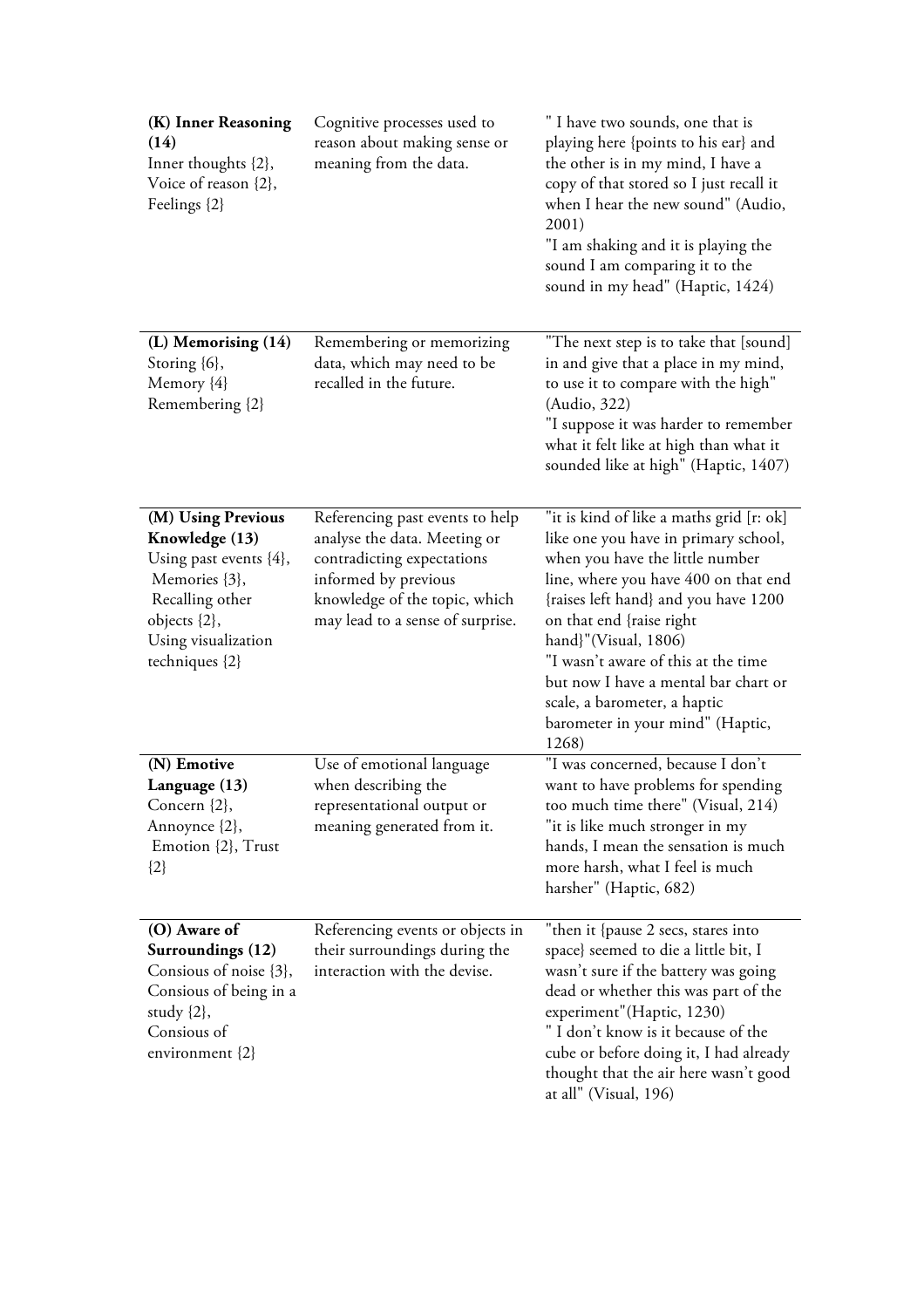| (P) Using Instinct<br>(12)<br>Instinct $\{5\}$ ,<br>No thinking {2},<br>Using feelings {2}                                               | Sense that the generation of<br>insight happened instinctually.                                        | "you just know, it's like I just know<br>that this one {holds out hand} is<br>much stronger that this one {points<br>to chest} it must be a human thing<br>but I know that it is different, I<br>wasn't taught it I just feel it"<br>(Haptic)<br>"it just feels that way am, I don't<br>mean feel, as in 'vibrate', I think it is<br>just from life experience being aware<br>of the tone" (Audio)                            |
|------------------------------------------------------------------------------------------------------------------------------------------|--------------------------------------------------------------------------------------------------------|-------------------------------------------------------------------------------------------------------------------------------------------------------------------------------------------------------------------------------------------------------------------------------------------------------------------------------------------------------------------------------------------------------------------------------|
| (Q) Eagerness (6)<br>Generated interest (2),<br>Eagerness (1),<br>Eager to learn (2),<br>Felt the need to use<br>the cube $(1)$          | Sense of eagerness to use the<br>prototype                                                             | "so I wanted to know about this<br>because we have been talking<br>about this air thing in the office<br>for a long time so I wanted to<br>know more about it" (Visual)<br>"well I remember saying to myself<br>that I must check the air as I was<br>feeling a bit dizzy, I was just<br>finished a session but it was very<br>hot in the gym and I thought that<br>maybe we needed the cold or<br>fresh air let in " (Audio) |
| (R) Talking about<br>the modalities (6)<br>Talking about<br>modalities (3)<br>Referring to a<br>modality(2)<br>Focusing on a<br>modality | Talking about the modality in<br>use or comparing one modality<br>to another                           | "I think I was focusing on the<br>sound and not the feel of it, so I<br>was trying to feel it, trying to pay<br>more attention to the feel of it"<br>(Haptic)<br>"so I was going mostly by the<br>audio cause it sounded like a<br>higher pitch" (Haptic)                                                                                                                                                                     |
| (T) Confirmation (5)<br>Confirmation (3)<br>Confirming insight<br>(2)                                                                    |                                                                                                        | "Well sort of a pattern, its like I<br>move the cube to a place where<br>the smoke looks as bad and if the<br>reading is pretty much the same<br>then I know that the first reading<br>was right. If I feel that it is<br>different then the first reading<br>could be wrong as well" (Haptic)                                                                                                                                |
| (U) Curiosity (4)<br>Curious $(3)$<br>Curiosity gone (1)                                                                                 | A sense of curiosity about what<br>the data is representing or what<br>is the meaning behind the data. | "I kind of shook it again, I am<br>kind of curious to see am would<br>the number be the same" (Visual)                                                                                                                                                                                                                                                                                                                        |